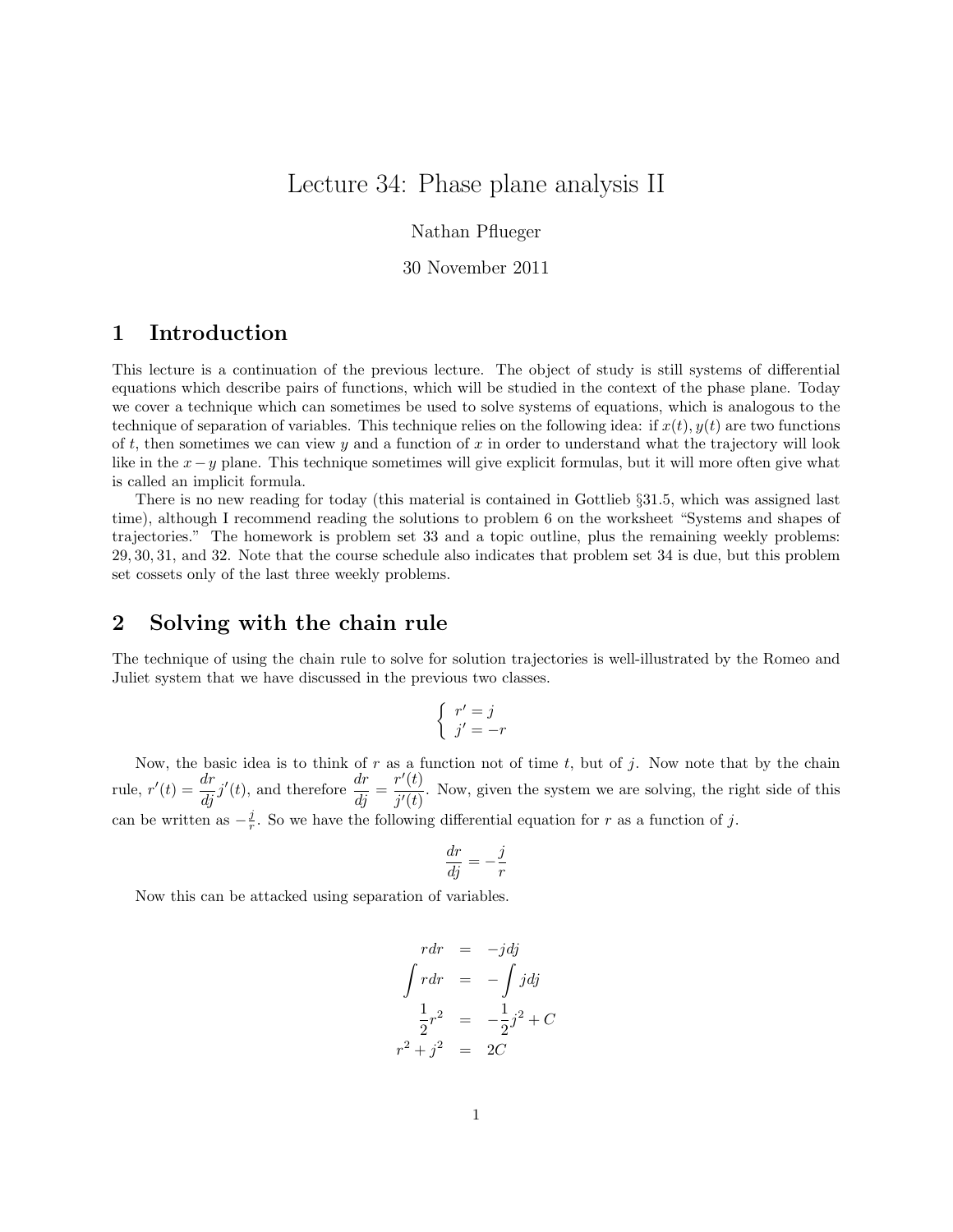Therefore it follows from this that, for any solution trajectory, the distance  $\sqrt{r(t)^2 + j(t)^2}$  to the center of the phase plane must be constant at all times. So this give another way to see that the solution trajectories are in fact circles around the origin in phase space.

The general technique looks like this. Begin with a system of differential equations of the following form.

$$
\left\{\begin{array}{l} x'=f(x,y)\\ y'=g(x,y)\end{array}\right.
$$

Now, this could also be written using Leibniz notation.

$$
\begin{cases}\n\frac{dx}{dt} = f(x, y) \\
\frac{dy}{dt} = g(x, y)\n\end{cases}
$$

Now viewing y as a function of x, the chain rule states that  $\frac{dy}{dx}$  $\frac{dx}{dt} = \frac{dy}{dt}$ . In other words,  $\frac{dy}{dx}f(x, y) =$  $g(x, y)$ , and therefore whenever  $f(x, y) \neq 0$ ,  $\frac{dy}{dx} = \frac{g(x, y)}{f(x, y)}$  $\frac{g(x, y)}{f(x, y)}$ . Now, if this differential equation can be solved (for example, by separation of variables), then it may be possible to understand the shape of the solution trajectories.

## 3 Examples

I will probably add a couple more examples to this document later today. For now, here is one example.

Consider the following model for the spread of a fatal epidemic. Here  $S(t)$  measures the number of susceptible people (presumably countered in thousands some larger unit size), and  $I(t)$  measures the number of infected people.

$$
\begin{cases}\nS' = -IS \\
I' = IS - I\n\end{cases}
$$

The idea behind this model is that new infections occur at a rate proportional the number of times an infected person meets a susceptible person, i.e. proportional to I times  $S$ . Each infection decreases  $S$  and increases  $I$  by the same amount. In addition, some number of infected people die each day, and this number is proportional to the number of infected people.

A qualitative analysis of this system is shown below, using the fact that  $S' = 0$  whenever  $I = 0$  or  $S = 0$ , and  $I' = 0$  whenever  $I = 0$  or  $S = 1$ .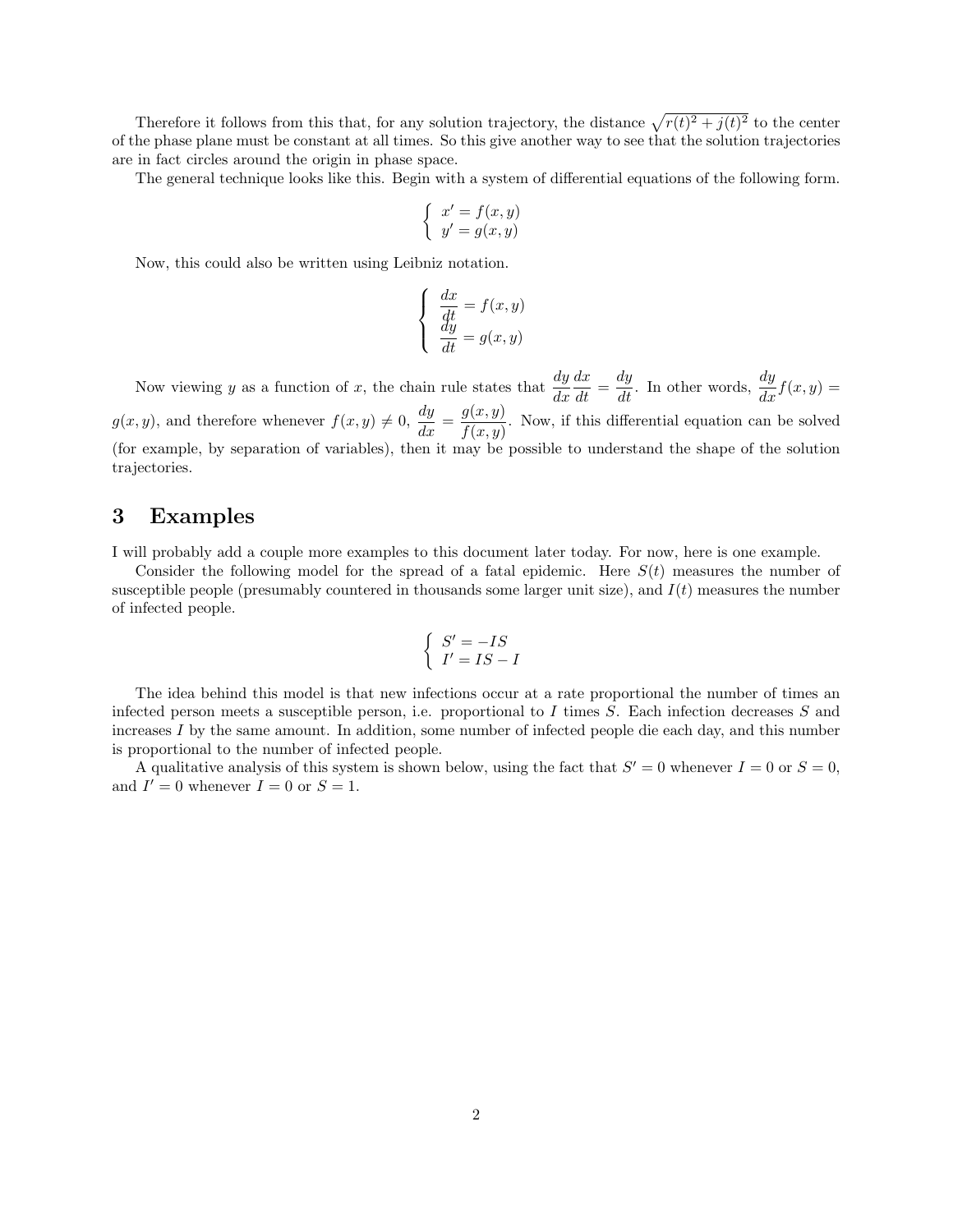

Notice that unlike other examples that I have considered in my notes so far, there are infinitely many equilibrium points in this system, namely all places where  $I = 0$ .

The chain rule technique can be applied to this problem, as follows.

$$
\frac{dI}{dS} = \frac{I'}{S'}
$$

$$
= -1 + \frac{1}{S}
$$

$$
dI = (-1 + \frac{1}{S})dS
$$

$$
I = -S + \ln S + C
$$

Therefore, the solution curves will look precisely like the graph of the function  $f(x) = -x + \ln x$ , translated vertically by horizontal contants. Several such trajectories are shown below.